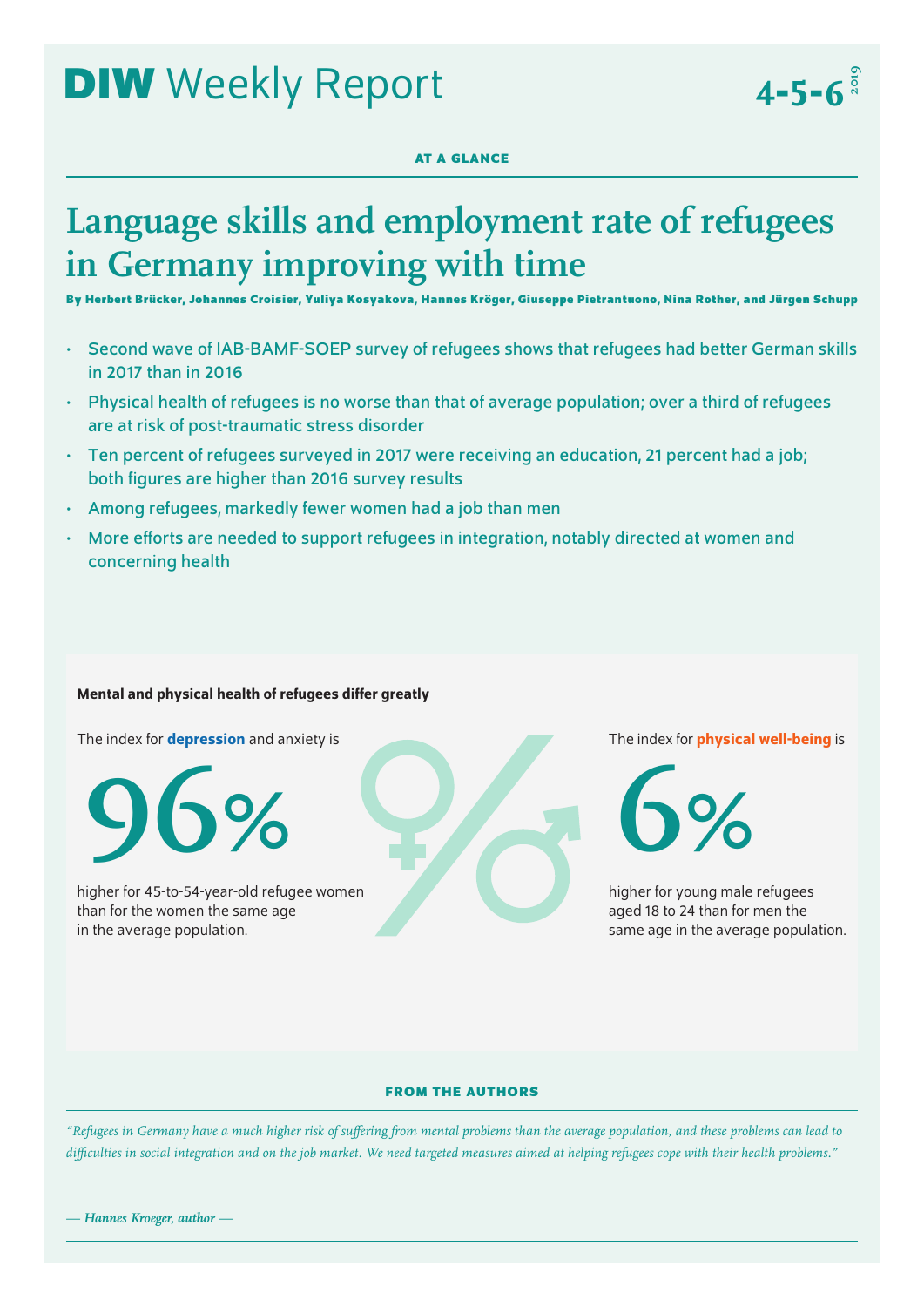## **Language skills and employment rate of refugees in Germany improving with time**

**By Herbert Brücker, Johannes Croisier, Yuliya Kosyakova, Hannes Kröger, Giuseppe Pietrantuono, Nina Rother, and Jürgen Schupp**

## **ABSTRACT**

Asylum seekers migrating to Germany remains a hotly debated topic. The second wave of a longitudinal survey of refugees shows that their integration has progressed significantly, even though some refugees came to Germany in poor health and with little formal education. Compared to the previous year, refugees' German skills have improved, as have their participation rates in the workforce, education, and training.

The Institute for Employment Research (*Institut für Arbeitsmarkt- und Berufsforschung*, IAB), the Research Center of the Federal Office for Migration and Refugees (*Forschungszentrum des Bundesamtes für Migration und Flüchtlinge*, BAMF-FZ), and the Socio-Economic Panel (*Sozioöknomische Panel*, SOEP) at DIW Berlin have been jointly conducting a representative longitudinal survey of refugees in Germany since 2016. This survey provides politicians, the public, and the scientific community with a robust set of data for analyses of and information on current social issues. The results of the second wave from survey year 2017 are now available and presented for the first time in this report.

Currently, around 1.5 million people live in Germany whose residence status indicates a refugee background.<sup>1</sup> Most of these individuals came to Germany in the last four years, especially since 2015. Using the second wave of the IAB-BAMF-SOEP Survey of Refugees (Box 1), the most comprehensive household survey of refugees in Germany, the living conditions of this group and the development of their integration into the economy and society can be analyzed. This report analyzes the family structures and health of refugees as well as investments made in language, education, and integration into the labor market. Unless otherwise stated, all results refer to the second half of 2017. For comparison purposes, the results of the 2016 respondents—not just the repeat respondents—are included as well.

## Family structures of refugees

Seventy-three percent of adult refugees are male and 27 percent are female. The family structures of female and male refugees differ significantly (Table 1): at the time of questioning, a good 50 percent of men had no partner while only 24 percent of women had no partner. Twelve percent of women and 21 percent of men have a partner who is not living in their

**<sup>1</sup>** Cf. Bundesamt für Migration und Flüchtlinge (BAMF), *Aufhältige Ausländer aufgeschlüsselt nach Staatsangehörigkeit und Aufenthaltsstatus, Sonderauswertung des Ausländerzentralregisters*. This includes individuals whose asylum applications have not yet been decided, those who have recognized protection status, and those whose applications for protection have been rejected. For a detailed description of the population, see Herbert Brücker et al., "Forced Migration, Arrival in Germany, and First Steps toward Integration," *DIW Economic Bulletin* no. 48 (2016) ([available online](https://www.diw.de/documents/publikationen/73/diw_01.c.548405.de/diw_econ_bull_2016-48-1.pdf); accessed December27, 2018; this applies to all other online sources in this report unless stated otherwise).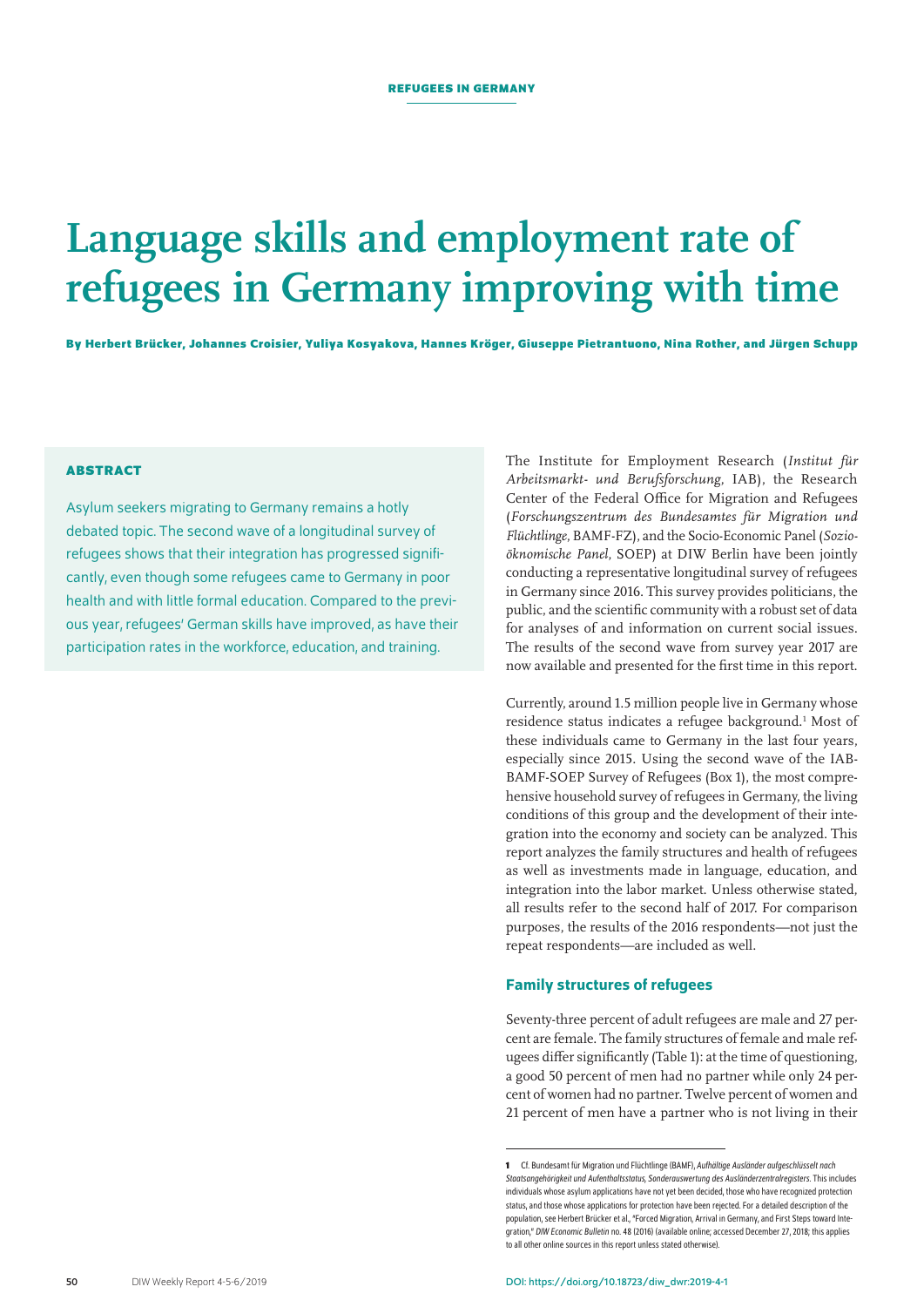household. Women more frequently live with children than men: sixty-seven percent of women live with their children in a household, 33 percent with children aged three or below (toddlers). In contrast, 20 percent of men live with their children in a household, 11 percent with toddlers. Just 17 percent of women and two percent of men are single parents. These different family structures are reflected in the different paths female and male refugees take when integrating.

## Forced migration and health

Seventy-one percent of refugees indicate that they fled from war or civil war, 47 percent from political persecution, and 41 percent from forced conscription. Overall, 87 percent of refugees indicate to have fled from war, persecution, or forced conscription.2 In addition, 56 percent of refugees who were willing to provide this information reported experiencing shipwrecks, violence, sexual abuse, arbitrary imprisonment, and similar traumatic events during their forced migration.<sup>3</sup>

It is clear that experiencing war, persecution, and violence in one's home country as well as the potentially traumatizing experiences during migration—in addition to bottlenecks in health care in countries of origin and transit and Germany—can have an influence on the mental and physical health of refugees. These factors can influence their chances of successfully integrating and participating in daily life in Germany in many ways.

## Physical health risks for women increase with age

The smallest differences between refugees and the average population in Germany are found in physical health (Box 2). However, health risks increase with age: male refugees report better physical health up until age 34 and a slightly worse state of health at a higher age. The physical health of female refugees, excluding the youngest age group, is worse than that of the female comparison groups in the average population (Table 2).

## Higher risk of mental illnesses and posttraumatic stress disorder

Refugees are at a higher risk of developing mental illnesses than the average population: their self-reported psychological well-being is lower in all age groups. There is a significant difference between the sexes: female refugees, like women in the national average, are characterized by having poorer psychological well-being than men. Refugee women who are 35 years or older are also significantly worse off than in the comparable female group in the population on average; the differences correspond to up to 50 percent of a standard deviation. With exception of the youngest age group, the differences are significant.

## Box 1

## The IAB-BAMF-SOEP Survey of Refugees

The IAB-BAMF-SOEP Survey of Refugees is a longitudinal study of refugees and their household members who moved to Germany in search of asylum. The sample was taken from the Central Register of Foreigners. In the first wave, the target population referred to individuals seeking asylum who arrived in Germany between January 1, 2013, and January 31, 2016, and were registered in the Central Register of Foreigners by June 30, 2016. An increase in the 2017 survey will also take into account refugees seeking asylum who arrived by December 31, 2016 and were registered by January 1, 2017. The total sample included 7,430 adults who were surveyed at least once. Of these people, 4,465 participated in the first wave in 2016; 2,630 of these participants were again surveyed in 2017. Additionally, 2,965 people participated in the study for the first time in 2017. Using statistical weighting procedures, representative statements can be made for the individuals seeking asylum who moved to Germany between January 1, 2013, and December 31, 2016, and their household members. This report excludes the data of 217 people who came to Germany before January 1, 2013, or did not come seeking asylum, and are covered in the survey as household members of refugees. For the survey year 2017, a total of 5,544 observations are available for the analyses, and 4,328 for the year 2016.1

**1** The weights used in this report are temporary.

#### Table 1

Family status of refugees and children in the household, by gender As proportion of individuals aged 18 and above, in percent

| <b>Family status and children in the household</b> | <b>Total</b>   | Men              | <b>Women</b>   |
|----------------------------------------------------|----------------|------------------|----------------|
| <b>Without partner</b>                             | 44             | 51               | 24             |
| No children                                        | 41             | 50               | 15             |
| With children                                      | 3              | $\mathbf{1}$     | $\overline{9}$ |
| With toddlers <sup>1</sup>                         | 1              | 0                | $\overline{2}$ |
| With partner in household                          | 36             | 27               | 61             |
| No children                                        | 9              | 8                | 11             |
| With children                                      | 27             | 19               | 50             |
| With toddlers <sup>1</sup>                         | 15             | 10 <sup>10</sup> | 28             |
| With partner outside the household                 | 19             | 21               | 12             |
| No children                                        | 16             | 20               | 5              |
| With children                                      | 3              | $\mathbf{1}$     | 8              |
| With toddlers <sup>1</sup>                         | 1              | $\mathbf{0}$     | 3              |
| <b>Other</b>                                       | $\overline{2}$ | $\mathbf{1}$     | 3              |
| <b>Total</b>                                       | 100            | 100              | 100            |
| <b>Observations</b>                                | 5444           | 3293             | 2151           |

1 Toddlers are defined as children under four years of age.

Note: All results refer to own children living in the household. All results in italics are based on 10 or fewer observations.

Source: IAB-BAMF-SOEP Survey of Refugees 2017, weighted.

<sup>©</sup> DIW Berlin 2019

**<sup>2</sup>** More than one answer is possible as multiple factors can influence the decision to migrate.

**<sup>3</sup>** Around 30 percent of refugees did not want to answer this question. It can be assumed that this

group is affected disproportionately high by traumatic events during migration.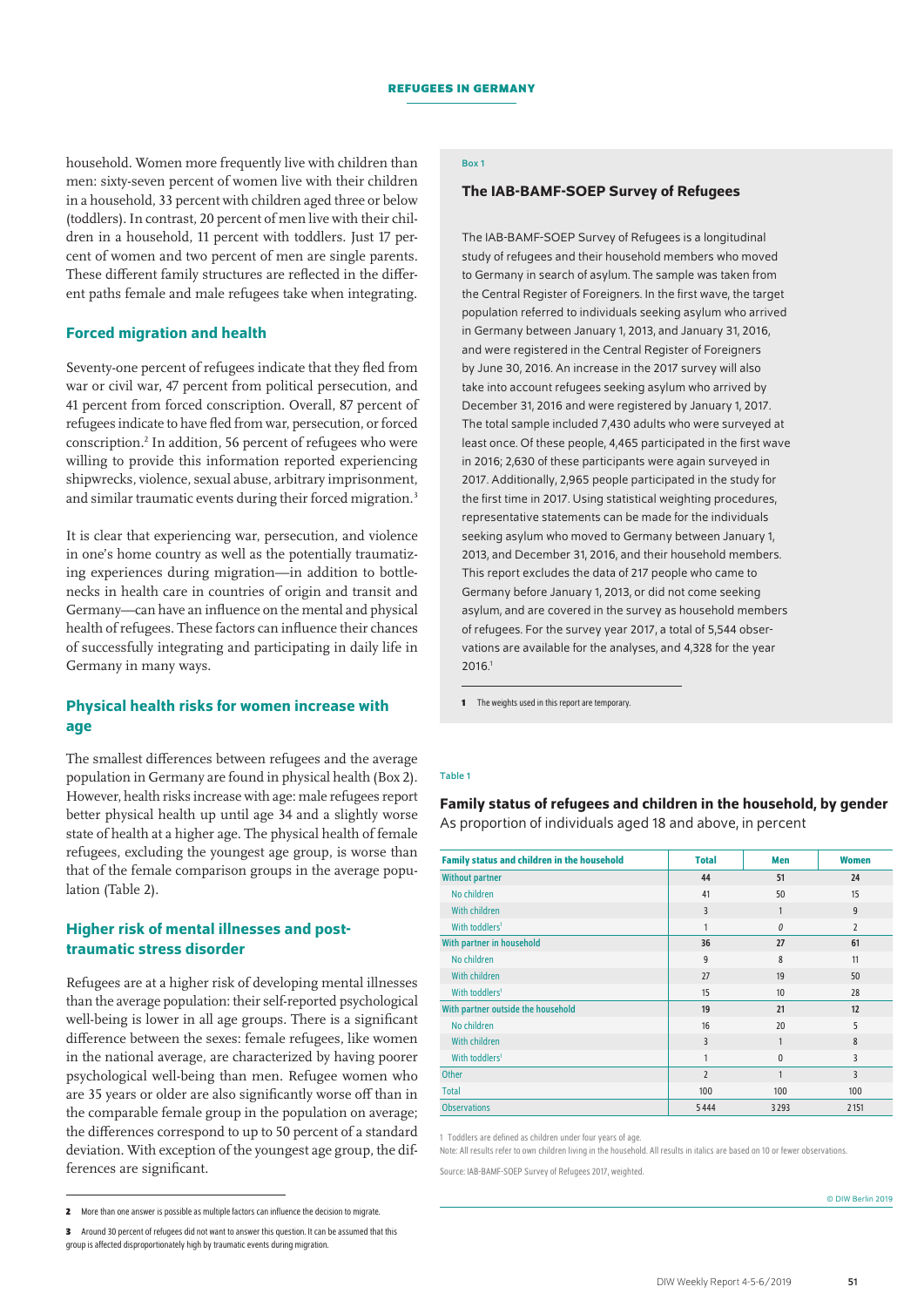#### Box 2

#### Health indicators

The analysis uses the following health indicators based on self-reported assessments and symptoms.

Based on a questionnaire with health indicators, a sum scale was formed for physical well-being (PCS, coded from 11 to 77) and for mental well-being (MCS, coded from 6 to 73). The scales are standardized in such a way that a higher value corresponds to a higher sense of well-being and 50 to the average value in the German population. Ten points on the scale correspond to one standard deviation.1

In addition, a short four-part questionnaire (PHQ-4) on symptoms of depressive disorders and anxiety was used to form a sum index scaled from 0 to 12. The higher the value, the more symptoms were reported.2

**2** Bernd Löwe et al., "A 4-item measure of depression and anxiety: Validation and standardization of the Patient Health Questionnaire-4 (PHQ-4) in the general population," *Journal of Affective Disorders* 122, no. 1-2 (2010): 86-95.

There is a similar pattern in depression-related symptoms: in addition to the differences between women and men, we see that these symptoms increase significantly with age. Therefore, overall, the psychological well-being of the refugees in the older cohorts is lower and their depression-related symptoms stronger. A comparable trend is not present in the total population.

The risk of post-traumatic stress disorder (PTSD) also increases with age for refugees. This age-related increase in risk is significantly higher for women than men. While around 35 to 40 percent of refugees in the younger age groups are at risk, this proportion rises to well over 50 percent in the older age groups. Female refugees 35 and older are particularly vulnerable (Table 2).

## Health risks depend on country of origin and experiences during forced migration

Refugees' mental and physical states vary according to their country of origin (Table 3). Refugees from Afghanistan, Syria, and Iraq have the highest risk of developing PTSD and symptoms of depression. In contrast, refugees from Eritrea and Somalia have a lower-than-average risk.

Refugees who experienced one or more negative events that may cause trauma or psychological distress while coming to Germany have higher risks of developing PTSD and depressive symptoms, especially if they experienced multiple negative events. The same applies for refugees who did not want The Refugee-Health-Screener (RHS-15),3 which measures the degree of emotional stress on a scale from 0 to 52, was used for a more precise assessment of psychological stress, with a higher value indicating higher stress. Based on clinical validation studies, a threshold value of 11 indicates that an individual is so emotionally stressed that post-traumatic stress disorder is possible in the long term 4

Most health indicators were only collected from the first respondents and the indicator for post-traumatic stress disorder was collected from repeat respondents in 2017. For reasons of comparability, all health indicators reported here are only for the 2447 refugees who participated in both the first wave in 2016 and the repeat survey in 2017. As a comparison, the values for the average population in Germany in 2016, which were collected by SOEP in the same way as for refugees, were used.

to answer this section of the survey, possibly due to traumatic experiences.

#### German language skills

Possessing German language skills is key to successfully integrating into the labor market and education system and participating in all areas of social life. Only a small share of refugees had a strong command of German at the time they arrived in Germany, and the large linguistic distance between German and the native languages of many refugees makes learning the language difficult. Additionally, the educational background of refugees is quite varied: a large share attended secondary or at least middle school, others only elementary school or no school at all, and another share does not understand the Latin alphabet or even their native language's alphabet.4

## Participation in integration courses and other language courses increasing

Helping refugees learn German is of central importance. Almost 75 percent of all respondents surveyed in 2017 participated in or completed at least one language training measure. Fifty percent of the refugees surveyed in 2017 had participated

**<sup>1</sup>** Hanfried Andersen etal., "Computation of standard values for physical and mental health scale scores using the SOEP version of SF-12v2," *Schmollers Jahrbuch* 127, no. 1 (2007): 171-182.

**<sup>3</sup>** Michael Hollifield etal., "The Refugee Health Screener-15 (RHS-15): development and validation of an instrument for anxiety, depression, and PTSD in refugees," *General Hospital Psychiatry* 35, no.2 (2013): 202-209.

**<sup>4</sup>** Michael Hollifield etal., "Effective screening for emotional distress in refugees: The Refugee Health Screener," *Journal of Nervous and Mental Disease* 204, no. 4 (2016): 247-253.

**<sup>4</sup>** Cf. Jana A. Scheible, "Literacy training and German-language acquisition among refugees: Knowledge of German and the need for support among integration course attendees learning an additional alphabet and those with no literacy skills," *Edition 1|2018 of the Brief Analyses of the Migration, Integration and Asylum Research Centre of the Federal Office for Migration and Refugees* (2018) ([available online](http://www.bamf.de/SharedDocs/Anlagen/EN/Publikationen/Kurzanalysen/kurzanalyse10_iab-bamf-soep-befragung-gefluechtete-alphabetisierung.pdf;jsessionid=B38D724E0345E10A0406FE984EDB6632.1_cid286?__blob=publicationFile)).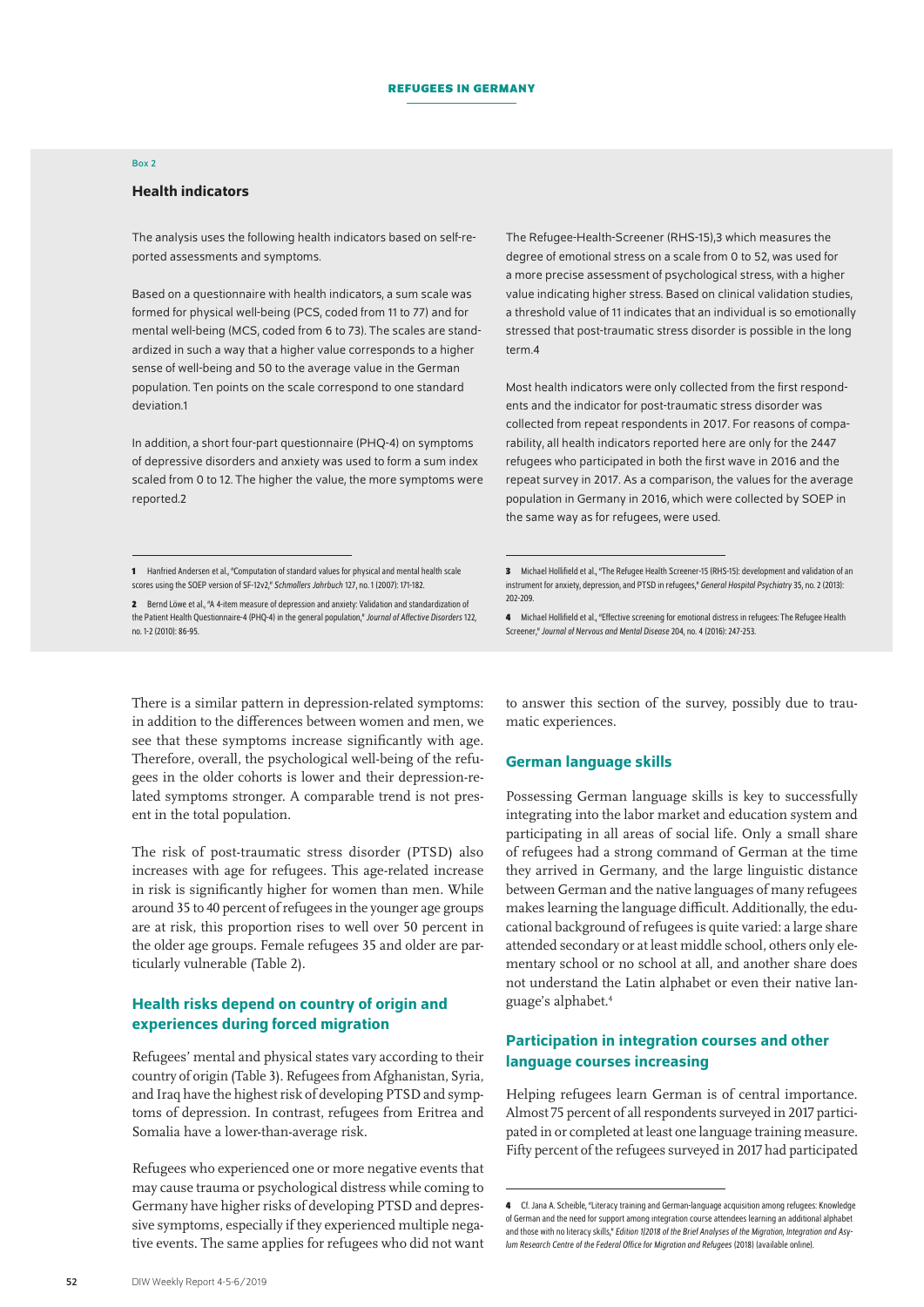#### Table 2

or completed<sup>5</sup> an integration course,<sup>6</sup> the most important state-sponsored program for refugee language training (in 2016: 33 percent). A further nine percent of respondents had participated in or completed an advanced language course that also teaches practical work-related vocabulary (Table 4).

These courses include the ESF-BAMF language course (funding period: 2014-2020, last course started in 2017) and the "vocational language courses", which have been financed since 2016 by the Federal Ministry of Labour and Social Affairs (BMAS). Twelve percent of the 2017 respondents had participated in or completed programs of the Federal Employment Agency (BA) with occupation-specific language support ("KompAS", "Perspektiven für Flüchtlinge" (Perspectives for Refugees), "Perspektiven für jugendliche Flüchtlinge" (Perspectives for Adolescent Refugees), and "Perspektiven für weibliche Flüchtlinge" (Perspectives for Female Refugees), or the BA introductory course according to § 421 SGB III). In addition to these nationwide programs, the federal states, local authorities, welfare organizations, volunteers, and other private actors offer numerous language promotion programs which vary greatly in terms of quality, scope, and objective. In 2017, the participation and graduate rate in these other programs was about 51 percent.

Generally, the share of refugees who have participated in or completed a language course increases the longer they have been in Germany. An exception to this are those who moved before 2014 and are unlikely to have benefited from the later broad expansion of language programs.

Residence status also plays an important role: at the time of the 2017 survey, 60 percent of refugees with recognized protection status, 34 percent with exceptional leave to remain, and 32 percent of refugees whose final status was still being determined<sup>7</sup> had participated in an integration course.

## German language skills have significantly improved since the 2016 survey

Over 90 percent of refugees had no German language knowledge when they arrived in Germany.<sup>8</sup> Since then, we observe a steady increase in language competence.

In the IAB-BAMF-SOEP survey, the refugees' German skills were rated on a five-point scale of "not at all" to "very good" in three areas, speaking, reading, and writing. The ratings are based on the refugees' self-assessment, but there is a close correlation between this self-assessment and the

| Health indicators <sup>1</sup> of refugees and the general population in |
|--------------------------------------------------------------------------|
| Germany, by gender and age groups                                        |

|                                                                                  | <b>Refugees</b> |              | <b>Population average</b> |                          |  |  |  |
|----------------------------------------------------------------------------------|-----------------|--------------|---------------------------|--------------------------|--|--|--|
|                                                                                  | Men             | <b>Women</b> | Men                       | <b>Women</b>             |  |  |  |
| Physical well-being <sup>2</sup> (normalized index PCS, 50 = population average) |                 |              |                           |                          |  |  |  |
| Age 18-24                                                                        | 59              | 56           | 56                        | 55                       |  |  |  |
| Age 25-34                                                                        | 57              | 53           | 55                        | 54                       |  |  |  |
| Age 35-44                                                                        | 51              | 50           | 52                        | 52                       |  |  |  |
| Age 45-54                                                                        | 49              | 45           | 49                        | 48                       |  |  |  |
| <b>Observations</b>                                                              | 1,452           | 798          | 10,967                    | 12,971                   |  |  |  |
| Mental well-being <sup>2</sup> (normalized index MCS, $50 =$ population average) |                 |              |                           |                          |  |  |  |
| Age 18-24                                                                        | 48              | 46           | 52                        | 48                       |  |  |  |
| Age 25-34                                                                        | 48              | 46           | 52                        | 49                       |  |  |  |
| Age 35-44                                                                        | 47              | 43           | 51                        | 49                       |  |  |  |
| Age 45-54                                                                        | 47              | 42           | 52                        | 50                       |  |  |  |
| <b>Observations</b>                                                              | 1,452           | 798          | 10,967                    | 12,971                   |  |  |  |
| Depressive symptoms <sup>2</sup> (sumscore of PHQ-4)                             |                 |              |                           |                          |  |  |  |
| Age 18-24                                                                        | 2.8             | 3.6          | 2.0                       | 2.7                      |  |  |  |
| Age 25-34                                                                        | 3.1             | 3.3          | 2.2                       | 2.3                      |  |  |  |
| Age 35-44                                                                        | 3.2             | 4.2          | 2.1                       | 2.4                      |  |  |  |
| Age 45-54                                                                        | 4.0             | 4.9          | 2.2                       | 2.5                      |  |  |  |
| <b>Observations</b>                                                              | 1,454           | 782          | 11,096                    | 13,181                   |  |  |  |
| Risk of post-traumatic stress disorder <sup>3</sup> (in percent)                 |                 |              |                           |                          |  |  |  |
| Age 18-24                                                                        | 35              | 41           | $\overline{\phantom{0}}$  | $\overline{\phantom{0}}$ |  |  |  |
| Age 25-34                                                                        | 32              | 42           |                           |                          |  |  |  |
| Age 35-44                                                                        | 38              | 56           | $\overline{\phantom{0}}$  |                          |  |  |  |
| Age 45-54                                                                        | 47              | 69           | $\qquad \qquad -$         | $\overline{\phantom{0}}$ |  |  |  |
| <b>Observations</b>                                                              | 1,435           | 791          |                           |                          |  |  |  |

1 The health indicators are described in Box 2.

2 The results are from 2016.

3 Risk refers to individuals with a post-traumatic stress index value of over 11. The results are from 2017.

Source: IAB-BAMF-SOEP Survey of Refugees 2016 and 2017, weighted.

© DIW Berlin 2019

interviewer's assessment of how well the survey could be conducted in German. There was an improvement in language skills in all three areas between the 2016 and 2017 surveys. In the 2017 survey, 31 percent of respondents estimated their speaking skills to be "very good" or "good" (2016: 15 percent). Thirty-seven and 33 percent of respondents rated their reading and writing skills, respectively, as "very good" or "good."

The longer a refugee has been in Germany, the better their language skills become: in 2017, 17 percent of refugees who moved to Germany in 2016, (Table 4), 33 percent of those who arrived in 2015, and 48 percent of those who came in 2014 identified their German skills as very good or good. A slightly lower number of those who moved in 2013 consider themselves to have strong German skills (36 percent), which could be due to the fact that this cohort participated less in language courses than those who moved in 2014. In-depth analyses show that language competence increases with participation in language courses—the most important factor for acquiring language skills.<sup>9</sup>

**<sup>5</sup>** A course counts as "completed" if the respondent reports that they participated in the course and indicated the course's end date.

**<sup>6</sup>** Integration courses are available for all immigrants regardless of why they came to Germany and comprise 600 (general integration course), 900 (special course), or 400 (intensive course) class hours in their language section, depending on the course. In addition, there is an orientation course with a further 100 class hours, which teaches refugees about the German legal system, culture, and history. If the language test is not passed, there is the possibility to repeat 300 class hours and take the test again.

**<sup>7</sup>** Only asylum seekers from countries with good prospects of staying (Syria, Iraq, Iran, Eritrea, and Somalia) are eligible to attend an integration course.

**<sup>8</sup>** Cf. Brücker etal., "Forced Migration, Arrival in Germany, and First Steps."

**<sup>9</sup>** See Herbert Brücker etal., "Geflüchtete machen Fortschritte bei Sprache und Beschäftigung," *DIW Wochenbericht* no. 4 (2019) (in German; available online).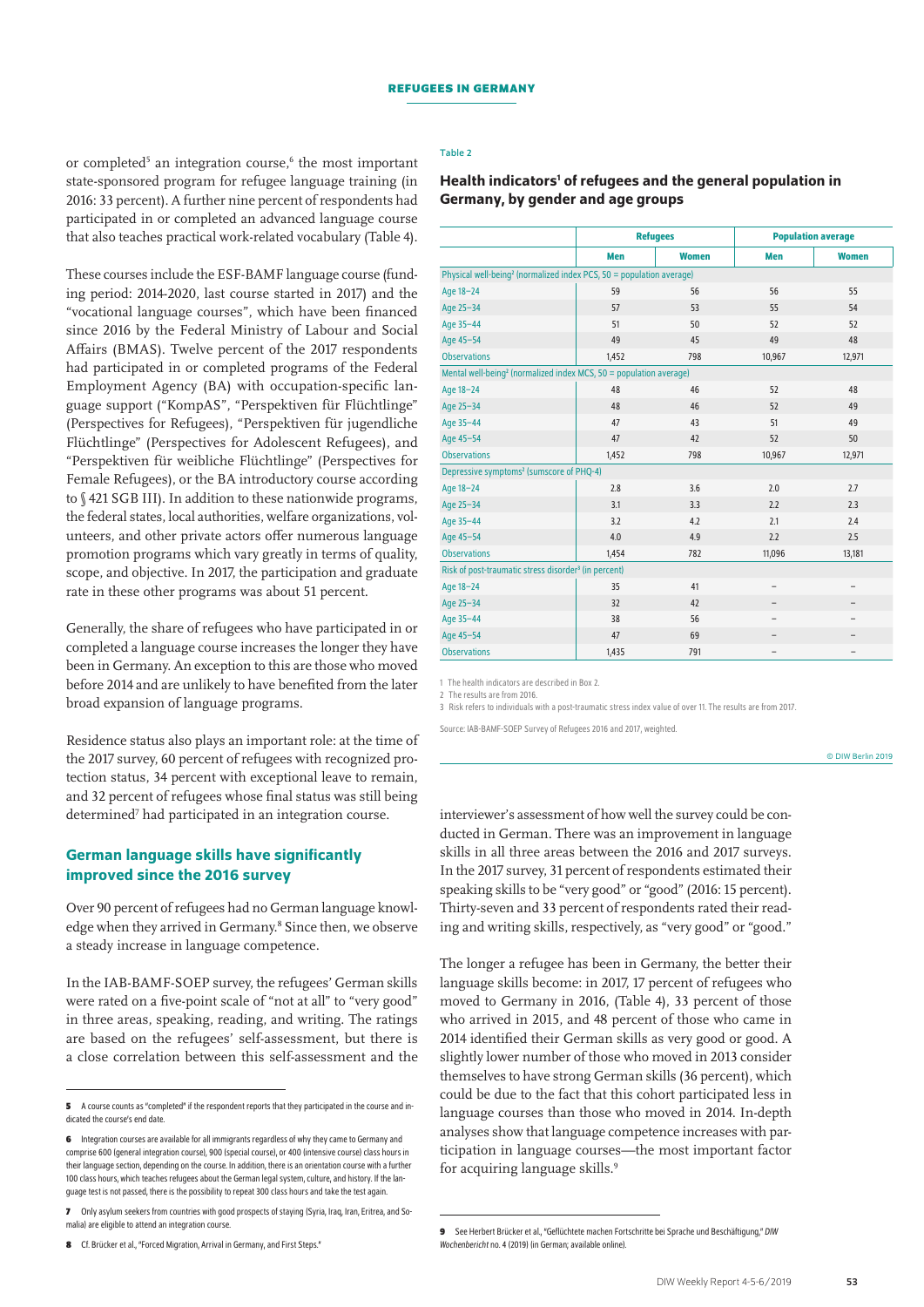#### Table 3

## Health indicators<sup>1</sup> of refugees, by country of origin and forced migration experiences

|                                   |                                                      | <b>Well-being</b>           |                     |                                            |                   |                                 |            |              |
|-----------------------------------|------------------------------------------------------|-----------------------------|---------------------|--------------------------------------------|-------------------|---------------------------------|------------|--------------|
|                                   | <b>Normalized index</b><br>(50 = population average) |                             |                     | <b>Depressive</b><br>symptoms <sup>2</sup> |                   | <b>Risk of PTSD<sup>3</sup></b> |            |              |
|                                   |                                                      | <b>Pyhsical<sup>2</sup></b> | Mental <sup>2</sup> |                                            | Sum index (PHQ-4) |                                 | In percent |              |
|                                   | Men                                                  | <b>Women</b>                | Men                 | <b>Women</b>                               | Men               | <b>Women</b>                    | Men        | <b>Women</b> |
| Country of origin                 |                                                      |                             |                     |                                            |                   |                                 |            |              |
| Afghanistan                       | 57                                                   | 49                          | 46                  | 43                                         | 3.7               | 4.2                             | 59         | 59           |
| <b>Syria</b>                      | 56                                                   | 52                          | 48                  | 46                                         | 3.0               | 3.2                             | 31         | 44           |
| Iraq                              | 55                                                   | 50                          | 50                  | 45                                         | 2.5               | 3.7                             | 32         | 37           |
| Eritrea, Somalia                  | 58                                                   | 55                          | 53                  | 51                                         | 1.9               | 2.2                             | 20         | 31           |
| <b>Total</b>                      | 56                                                   | 51                          | 48                  | 45                                         | 3.1               | 3.9                             | 35         | 50           |
| <b>Negative flight experience</b> |                                                      |                             |                     |                                            |                   |                                 |            |              |
| <b>None</b>                       | 57                                                   | 51                          | 49                  | 45                                         | 2.8               | 3.7                             | 22         | 45           |
| <b>One</b>                        | 56                                                   | 51                          | 48                  | 46                                         | 3.1               | 3.4                             | 44         | 43           |
| More than one                     | 57                                                   | 48                          | 46                  | 43                                         | 3.6               | 4.1                             | 41         | 62           |
| <b>Refusal</b>                    | 55                                                   | 51                          | 48                  | 45                                         | 2.9               | 4.1                             | 38         | 54           |
| <b>Observations</b>               | 1,452                                                | 798                         | 1,452               | 798                                        | 1,454             | 782                             | 1,435      | 791          |
| Year                              | 2016                                                 | 2016                        | 2016                | 2016                                       | 2016              | 2016                            | 2017       | 2017         |

1 The health indicators are described in Box 2.

2 The results are from 2016.

3 PTSD = post-traumatic stress disorder. Risk refers to individuals with a post-traumatic stress index value of over 11. The results are from 2017.

Source: IAB-BAMF-SOEP Survey of Refugees 2016 and 2017, weighted.

© DIW Berlin 2019

#### Table 4

## Refugee participation in language courses and language proficiency, by year of arrival In percent

| <b>Year of arrival</b> | <b>Integration</b><br>course | <b>ESF-BAMF-</b><br>course/<br>occupational<br>language course | <b>BA-program</b><br>with language<br>support <sup>1</sup> | <b>Other German</b><br><b>COUISES</b> | <b>Good or very</b><br>good language<br>proficiency <sup>2</sup> |  |
|------------------------|------------------------------|----------------------------------------------------------------|------------------------------------------------------------|---------------------------------------|------------------------------------------------------------------|--|
| 2013                   | 46                           | 15                                                             | 9                                                          | 63                                    | 36                                                               |  |
| 2014                   | 60                           | 14                                                             | 19                                                         | 54                                    | 48                                                               |  |
| 2015                   | 50                           | 8                                                              | 12                                                         | 51                                    | 33                                                               |  |
| 2016                   | 40                           | $\overline{4}$                                                 | 5                                                          | 42                                    | 17                                                               |  |
| Alle                   | 50                           | 9                                                              | 12                                                         | 51                                    | 33                                                               |  |
| <b>Observations</b>    | 5,413                        | 5,327                                                          | 5,444                                                      | 5,409                                 | 5,543                                                            |  |

1 This includes participation in an introductory German-language course offered by the BA (according to §421 SGB III) as well as other BA language programs, the "Perspektiven für Flüchtlinge" measure (BA), "Perspektiven für jugendliche Flüchtlinge" (BA), "Perspektiven für weibliche Flüchtlinge," (BA) or "KompAS" (BA and BAMF).

2 Rounded average for all three dimensions (speaking, reading, writing).

Source: IAB-BAMF-SOEP Survey of Refugees 2017, weighted.

© DIW Berlin 2019

## Refugees with children have poorer language skills

While a total of 44 percent of male refugees have very good or good German language skills, this only applies to 26 percent of female refugees (Figure 1). However, the difference between childless refugees is much smaller: here, 41 percent of women and 48 percent of men have very good or good German language skills. On average, lower proportions of refugees with children, especially toddlers, have very good or good German language skills; this applies particularly to female refugees.

## Education and training

At the time of their arrival in Germany, refugees had a very heterogeneous educational background and, on average, were less educated than the average population in Germany.10 At the time of migration, 42 percent of refugees had attended secondary or other schools, usually with a practical vocational orientation, and 36 percent had graduated. In contrast, 32 percent of the German population on average had a university entrance qualification and eight percent had completed a polytechnic secondary school.<sup>11</sup> A further 32 percent of refugees had completed middle school, comparable to the German *Hauptschulen* and *Realschulen*, while 55 percent of the German population on average had completed *Hauptschulen*, *Realschulen*, or a comparable school.

The gap between the average population in Germany and refugees is most pronounced in vocational training: eight percent of refugees have attended a vocational training institution and five percent have completed their training. Seventeen percent attended university and 11 percent completed their studies. By contrast, the national average in 2017 was 59 percent with vocational qualifications and a further 18 percent with higher education or university degrees.

A large share of refugees have educational aspirations: forty-four percent of those surveyed definitely will acquire or are likely to aspire to acquire a general school leaving certificate in Germany while 68 percent hope to complete vocational training or university studies.

At the time of the survey in the second half of 2017, ten percent of the refugees who had moved to Germany since 2013 had attended school, begun vocational training or university, or had already completed their studies (Figure 2). This represents an increase of four percentage points in refugees' educational participation compared to the 2016 survey.

**<sup>10</sup>** The following results are based on the refugees surveyed in 2017. For an analysis of those surveyed in 2016, cf. Herbert Brücker, Nina Rother, and Jürgen Schupp, "IAB-BAMF-SOEP-Befragung von Geflüchteten 2016. Studiendesign, Feldergebnisse sowie Analysen zu schulischer wie beruflicher Qualifikation Sprachkenntnissen sowie kognitiven Potenzialen," *DIW Politikberatung Kompakt*, no. 123 (2017) (in German; [available online](https://www.bamf.de/SharedDocs/Anlagen/DE/Publikationen/Forschungsberichte/fb30-iab-bamf-soep-befragung-gefluechtete-2016.pdf?__blob=publicationFile)).

**<sup>11</sup>** Statistisches Bundesamt, *Bildungsstand der Bevölkerung, Ergebnisse des Mikrozensus 2017* (2018) (in German; [available online\)](https://www.destatis.de/DE/Publikationen/Thematisch/BildungForschungKultur/Bildungsstand/BildungsstandBevoelkerung5210002177004.pdf?__blob=publicationFile).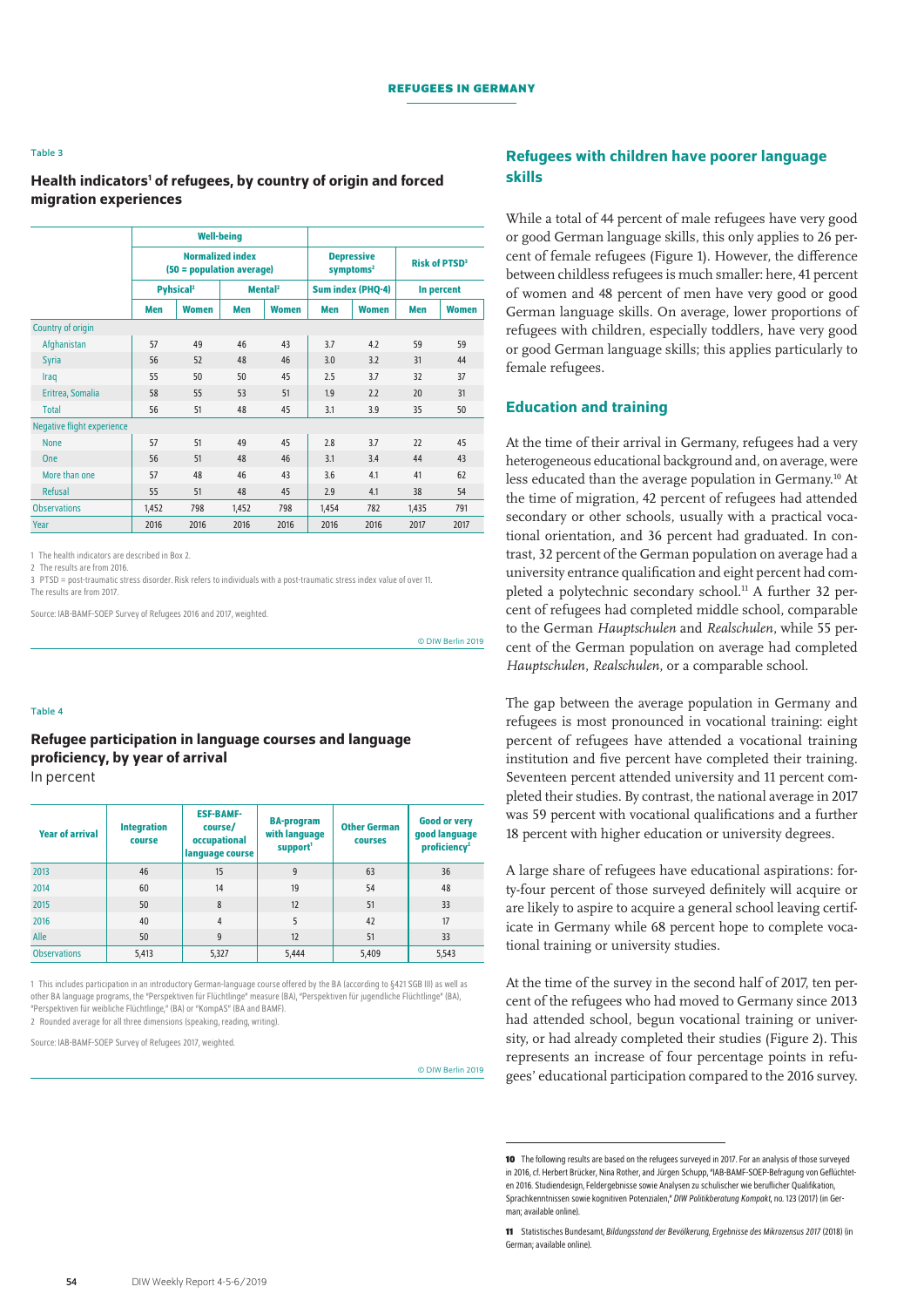Vocational training, in which five percent of refugees participate, is the most frequent choice, with only one percent attending a university, college, or an advanced vocational training program and two percent receiving a general education. There is a clear gap in the participation rates of men and women in education: in 2017, 11 percent and five percent of male and female refugees, respectively, were attending an educational institution.

Similar to participation in language programs, the difference in educational participation between the sexes depends strongly on the presences of minor children in the household (Figure 3).

Overall, around a fifth of refugees who indicated they wished to attend an educational institution in Germany in 2016 had made that wish a reality by 2017. The relatively low proportion is partly due to insufficient language skills and a lack of general or vocational education and training.

## Employment

Compared to the first wave of the survey, the employment rates of refugees in Germany has increased significantly: in the second half of 2016, nine percent of refugees who moved to Germany since 2013 had gainful employment on average; in the second half of 2017, it was 21 percent. The employment rate<sup>12</sup> increases with the length of residency.

The survey results are consistent with the information from the employment statistics of the Federal Employment Agency (*Bundesagentur für Arbeit*, BA): in these statistics, a good indicator for the employment rate<sup>13</sup> of refugees who have arrived in Germany since 2015 is the ratio of employment growth to population growth of nationals from the eight most important countries of origin of asylum seekers. Surveyed between December 31, 2014 and July 31, 2017, this share was 20 percent. This corresponds to the employment rate in the 2017 survey for the refugees who came in 2015. As of October 31, 2018, this figure had risen to 35 percent, so the increase in employment continued even after the end of the survey.

## Significant gap to average earnings in Germany

In 2017, the average monthly gross earnings of refugees employed full time was a good 1,600 euros, which corresponds to about 55 percent of the average earnings of all fulltime employees. As a significant share of refugees work part time or are completing internships or training, the average gross monthly income of all employed refugees amounts to just under 1,000 euros (Figure 4).

## Figure 1

## Good or very good language proficiency of refugees, by gender and children in the household

Proportion of refugees suryeved in 2017, in percent



Source: IAB-BAMF-SOEP Survey of Refugees 2017, weighted.

© DIW Berlin 2019

Refugees who live with children, notably women, are less likely to have good or very good German skills than those not living with children.

#### Figure 2

## Participation in the general or occupational education system by refugees in Germany

Proportion of individuals aged 18 and above, in percent



Note: There are only four observations of women enrolled in a university (of applied sciences). As the proportion is less than one percent, it is not reported.

Source: IAB-BAMF-SOEP Survey of Refugees 2017, weighted.

© DIW Berlin 2019

Around two-thirds of the refugees who are enrolled in education are getting vocational training.

**<sup>12</sup>** Here, the employment rate is defined as the ratio of all employees and the self-employed to the population aged 18-64

**<sup>13</sup>** Here, the employment rate is defined as the ratio of employees to the working-age population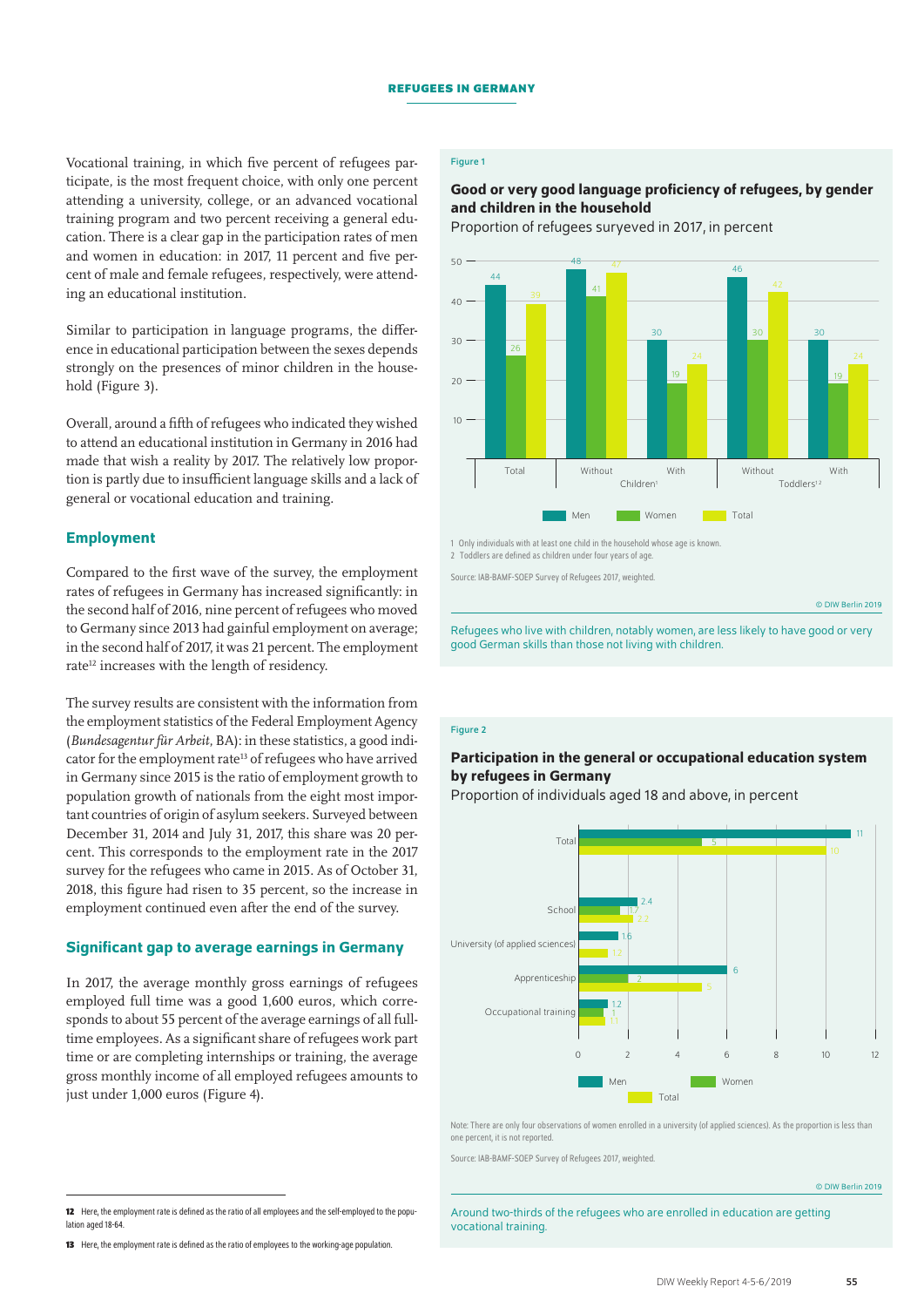#### Figure 3

Participation in the general or occupational education system by refugees in Germany, by gender and children in household Proportion of indivduals aged 18 and above, in percent



1 Only individuals who live in the same household with children whose age is known.

2 Toddlers are defined as children under four of age.

Source: IAB-BAMF-SOEP Survey of Refugees 2017, weighted.

© DIW Berlin 2019

Refugees living with children are less likely to be enrolled at an educational institution than those who don't live with children.

#### Figure 4

## Monthly gross income of refugees, total and for full-time employees, by year of arrival

Median monthly gross income, in euros



Note: Only individuals aged between 18 and 65. Respondents with a gross income of zero and newly arrived in 2016 (due to small sample size) were not used.

Source: IAB-BAMF-SOEP Survey of Refugees 2017, weighted.

© DIW Berlin 2019

Refugees earn less than the average population in Germany.

#### Jobs more often found via personal networks

Personal connections play an important role in finding a job: 43 percent of refugees who had been employed at least once in 2017 found their first job in Germany through family members, friends, or acquaintances; 27 percent through the job center or employment agencies; and nine percent via the internet and newspapers.

The second wave of the survey involved questions about the structure of these personal networks: twenty-two percent of those who first started working in 2017 had found the job through German friends and acquaintances, 15 percent through friends and acquaintances in their own ethnic group or other migrants, and three percent through family members. Thus, personal relationships with Germans play a somewhat larger role than contacts within refugees' cultural or ethnic networks.

## Job structures of refugees are different pre- and post-arrival in Germany

Seventy-five percent of male refugees and 37 percent of female refugees had previous work experience before they came to Germany. Men and women with work experience had been employed ten and 11 years on average, respectively.

A change in the occupational position of refugees compared to their home country can be observed as they enter the German labor market (Table 5). Although the proportion of white-collar workers has remained unchanged at one-third, the proportion of blue-collar workers has risen by ten percentage points, while the proportion of self-employed has fallen to three percent from a good third. The proportion of employees in management positions has also fallen sharply.

Before moving to Germany, 15 percent of the refugees with work experience performed unskilled or semi-skilled activities; in Germany, the figure was 47 percent. Two-thirds of refugees previously worked jobs where they performed specialist activities, and one-fifth complex specialist activities or highly complex activities. In comparison, half performed specialist activities and five percent complex specialist or highly complex activities after arriving in Germany.14

## High employment rates below and above formal qualification level

Based on the refugees' responses regarding their educational background, vocational training, professions, and jobs, it can be determined if a job's qualifications match the qualifications of the refugees. The qualifications were based on the International Standard Classification of Education (ISCED) of the OECD, and the qualification requirements for the

**<sup>14</sup>** For the definitions of the requirement levels for various jobs, see Bundesagentur für Arbeit – Statistik, *Methodische Hinweise zum Anforderungsniveau des Zielberufs der auszuübenden Tätigkeit* (2018) (in German; [available online](https://statistik.arbeitsagentur.de/nn_4236/Statischer-Content/Grundlagen/Methodische-Hinweise/AST-MethHinweise/Anforderungsniveau-Berufe.html)).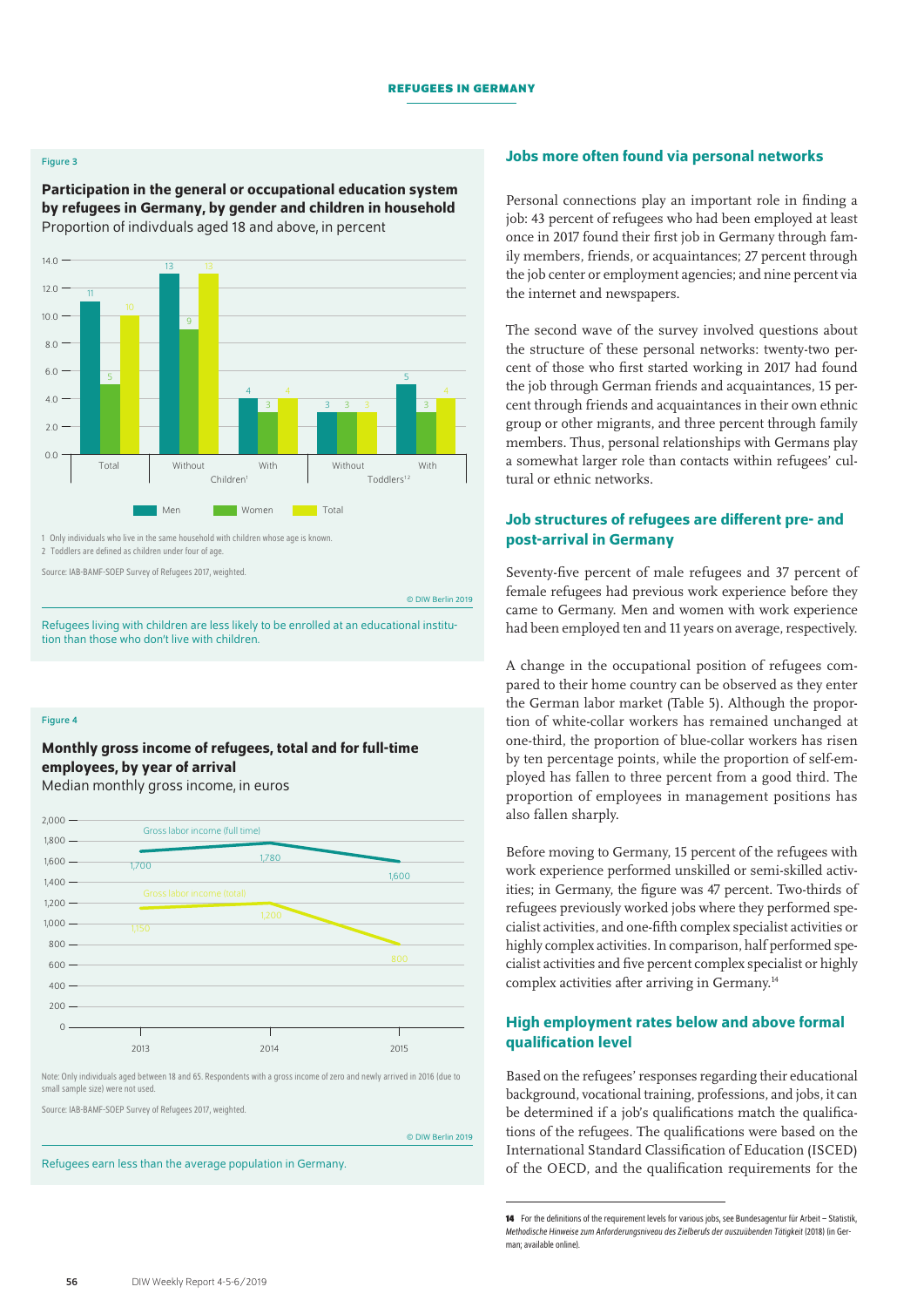#### Table 5

activities performed were based on the German Classification of Occupations 2010 (*Klassifikation der Berufe*, KldB) of the IAB and the BA. According to these classifications, 31 percent of refugees are overqualified for their jobs, 25 percent are working jobs for which they are not formally qualified, and 44 percent have jobs that match their qualifications (Figure 5). Qualifications acquired through professional experience can thus be put to good use.

Refugees with expert and specialist qualifications are disproportionally affected by skill-downgrading in their current employment, while 50 percent of the skilled workers (*Fachkräfte*) have jobs that fit their qualifications. Half of the refugees who have no formal vocational training and are qualified to perform unskilled or semi-skilled activities are employed in a job with specialist requirements. It is slightly more common for men to work jobs beneath their formal qualifications (32 percent) than for women (29 percent).

Two opposing trends are present here: on the one hand, not all refugees succeed in transferring the human capital they have acquired in their countries of origin to the German labor market and find employment that matches their qualifications. Refugees with academic qualifications are more affected than skilled workers. On the other hand, significant numbers of refugees who do not have formal vocational qualifications are employed as skilled workers in the German labor market, probably due to competencies acquired through years of work experience.

Overall, however, refugees in Germany are often employed in jobs that place lower demands on formally or informally acquired skills than the jobs they had in their home countries. These differences in skill requirements are probably due to a number of factors: lack of language skills, problems in transferring human capital to a labor market with different skill requirements, incentives to take up work quickly, and the targeted recruitment of refugees to manual bottleneck jobs.

## Significant employment differences between men and women

At the time the survey was conducted in the second half of 2017, 27 percent of male and six percent of female refugees were employed. This employment gap is related to the differing family structures between male and female refugees: for example, the employment rate of female refugees with infants is especially low at three percent (Figure 6). The employment rate of fathers with infants is also lower than the average for men at 18 percent, but still significantly higher than the average for women; additionally, more women live with their families. Nine percent of female refugees and 12 percent of male refugees with older children are gainfully employed. However, the differences between the employment rates of men and women is not solely due to family structures, as six percent of women and 30 percent of men without children in the household are working.

## Occupational position and skill level of refugees before arrival in Germany, by gender

Proportion of individuals aged between 18 and 65, in percent

|                                          | <b>Bevore arrival</b>    |                          |                          | <b>In Germany</b> |                |                |
|------------------------------------------|--------------------------|--------------------------|--------------------------|-------------------|----------------|----------------|
|                                          | <b>Total</b>             | <b>Men</b>               | <b>Women</b>             | <b>Total</b>      | Men            | <b>Women</b>   |
| <b>Occupational position</b>             |                          |                          |                          |                   |                |                |
| <b>Blue-collar workers</b>               | 30                       | 33                       | 18                       | 40                | 42             | 21             |
| <b>White-collar workers</b>              | 33                       | 29                       | 50                       | 35                | 34             | 45             |
| With supervisory status                  | 10                       | $\mathbf{g}$             | 11                       | $\mathbf{1}$      | 1              | $\overline{2}$ |
| Self-employed                            | 33                       | 35                       | 25                       | 3                 | 3              | 3              |
| Civil-servants and public employees      | 3                        | 3                        | $6\phantom{1}$           | 5                 | 5              | 14             |
| Apprenticeships and interns <sup>1</sup> | $\overline{\phantom{0}}$ | $\overline{\phantom{0}}$ | $\overline{\phantom{0}}$ | 17                | 17             | 18             |
| <b>Observations</b>                      | 1,575                    | 1,238                    | 337                      | 731               | 637            | 94             |
| <b>Skill level</b>                       |                          |                          |                          |                   |                |                |
| Semi- and unskilled tasks                | 15                       | 16                       | 11                       | 47                | 46             | 61             |
| <b>Skilled tasks</b>                     | 65                       | 66                       | 57                       | 48                | 50             | 27             |
| <b>Complex specialist tasks</b>          | 6                        | $6\phantom{1}$           | $\overline{7}$           | $\overline{2}$    | $\overline{2}$ | 3              |
| Highly complex expert tasks              | 15                       | 13                       | 26                       | 3                 | 3              | 9              |
| <b>Observations</b>                      | 3,340                    | 2,636                    | 704                      | 767               | 668            | 99             |

1 This response category was only asked for the occupational position in Germany. Note: All results in italics are based on ten observations or fewer.

Source: IAB-BAMF-SOEP Survey of Refugees 2017, weighted.

© DIW Berlin 2019

#### Figure 5

## Congruence between qualification of refugees and the required skill level in their jobs

Proportion of individuals aged between 18 and 65, in percent



Note: Existing qualifications were determined using the ISCED Classification (2011). Qualifications required for positions were determined using the KldB Classification of Occupations (2010).

Source: IAB-BAMF-SOEP Survey of Refugees 2017, weighted.

© DIW Berlin 2019

About half of the qualified refugees working in Germany are overqualified for their job.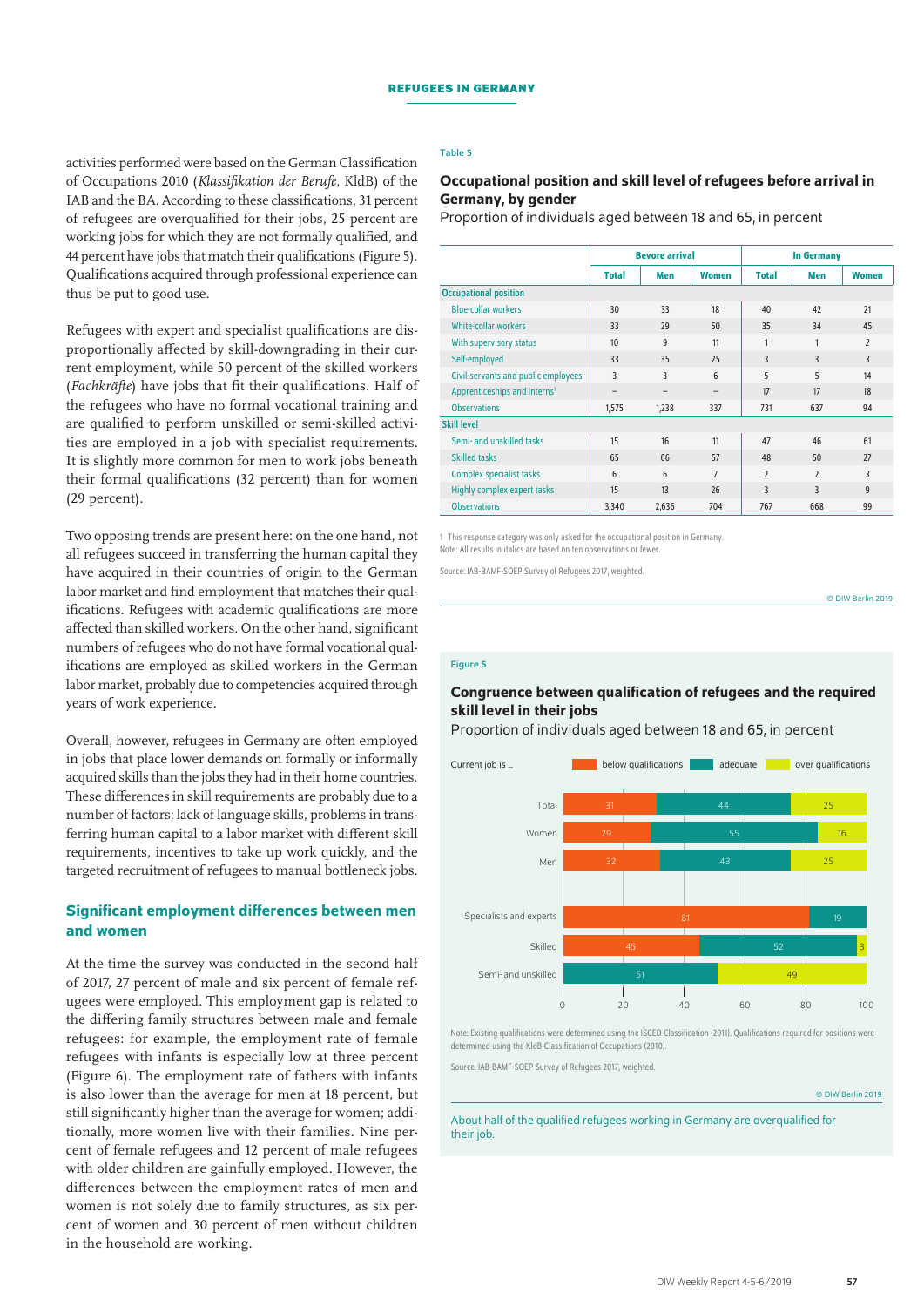#### Figure 6

Employment of refugees, by sex and children in the household Proportion of individuals aged between 18 and 65, in percent



1 Only individuals who live with children in the same household whose age is known.

2 Toddlers are defined as being below the age of four. Note: All individuals between 18 and 65 in full time, part time, marginal, or irregular employment or are doing an apprenticeship are defined as being employed (including self-employed).

Source: IAB-BAMF-SOEP Survey of Refugees 2017, weighted.

© DIW Berlin 2019

Few female refugees living with children have a job.

## Participation in integration programs is closely related to gainful employment

The correlation between finding employment and completing language, integration, and labor market policy programs in 2017 are high: 31 percent of people who have completed an integration course are employed, compared to 16 percent of those who have not yet participated or are currently attending. The employment rate for graduates of the ESF-BAMF program—which builds upon the integration courses and requires at least level A2 German—is even higher. At roughly 30 percent in each case, the employment rates among those who took advantage of labor market advice from the BA or took part in labor market policy measures are also significantly higher than among non-participants or those who were still in programs at the time of the survey. However, these can also be spurious correlations, for example where both completing integration courses and taking up employment depend on completing the asylum process or length of residency. Only multivariate analyses can provide more detailed information here.

## Integration measures increase chances of employment, higher salaries

Multivariate analyses of employment determinants and gross monthly earnings of refugees were carried out (Table 6). A distinction is made in the dependent variables between all employed individuals, including those working mini-jobs,<sup>15</sup>

trainees, and part-time and full-time employees. Wage regressions were only calculated for the latter group. Of particular interest here is how gender and marital status, the asylum procedure and its outcome, and participation in integration policies impact the likelihood of employment and gross wages. The regressions control for many other variables, including educational attainment, length of stay, and work experience. The models account for numerous interaction effects, such as between marital status and having children or being childless, or residence status and participation in integration and language measures. Table 6 shows the predicted values for the probability of being employed and the gross monthly earnings, respectively: the predicted values for each person were estimated and then averaged over the respective group according to their characteristics. All regressions were estimated as cross-sectional models and as models with person-specific fixed effects.

The cross-sectional estimates confirm that there is a large employment gap between male and female refugees: on average, men are 12 percentage points more likely than women to be employed; for part-time and full-time work, this probability is eight percentage points higher. The average wage level of men is around 90 euros per month higher than that of women. The presence of children in the household in the cross-sectional regressions reduce the average probability of employment and also decrease the average wage level of those working. However, there are significant differences between men and women: while the probability of being employed for women with children is not significantly different from zero, the probability for men with toddlers is 16 percent. In regressions with person-specific fixed effects, the gender differences and interactions between gender and having children cannot be identified because gender remains constant over time.<sup>16</sup>

A closer look at the effects of the outcome of asylum procedures and participation in language courses and/or BA programs on labor market indicators reveals some surprising results. It is differentiated between individuals who completed the asylum process and received protection status, individuals whose asylum applications were rejected, and individuals whose asylum cases are still ongoing.17 In terms of program participation, it is differentiated between individuals who completed the programs, those who have not yet participated in a program, and those who were currently in a program at the time of the survey.

**<sup>15</sup>** Mini-jobs are a form of marginal employment where one works part time for 450 euros or less a month.

**<sup>16</sup>** The presence of children was controlled for, but the results are not reported because they are difficult to interpret due to the small number of cases in which the presence of children changed

**<sup>17</sup>** Employment opportunities depend on residence status. Recognized asylum seekers whose applications were accepted may work without restrictions. Asylum seekers with temporary protection against deportation may work after approval by the Foreigners' Office. Individuals whose asylum applications have been rejected (tolerated persons) can pursue gainful employment if the ALB and BA agree in individual cases. Before a final decision is made on asylum applications, asylum seekers may in principle take up employment, provided that the ALB and the BA have agreed. Individuals obliged to live in a reception facility are excluded. This applies in particular to asylum seekers from safe countries of origin who submitted their asylum application after August 31, 2015. The regressions were controlled for the different residence status and by dummy variables for the countries of origin, so that these different conditions were taken into account.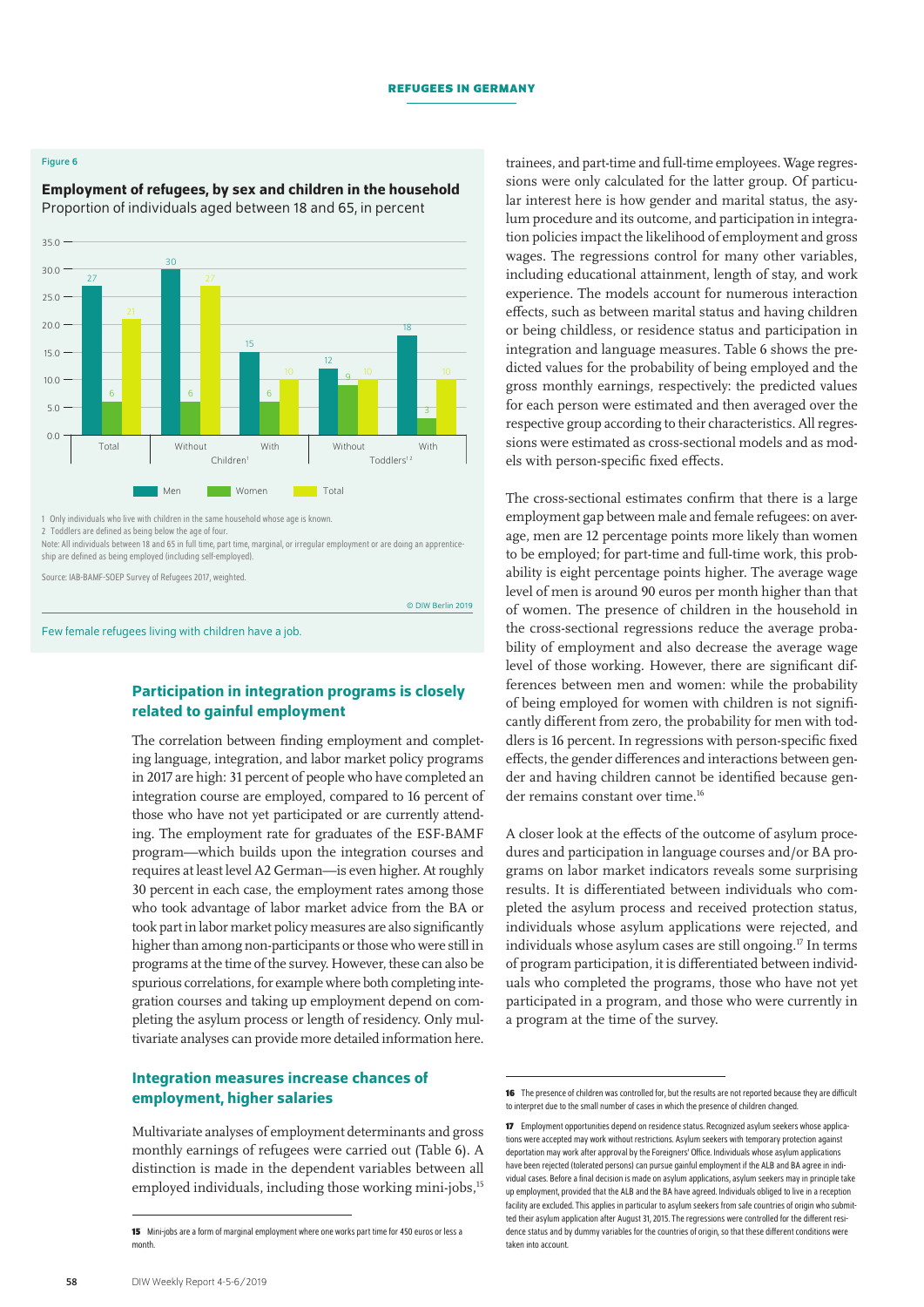#### Table 6

## Association of different attributes of refugees and their employment status and gross labor income

Predicted probability of being employed (in percent) and predicted gross labor income (in euros)

|                                                              | Employed, in percent <sup>1</sup> |                                     | <b>Full or part time, in percent</b> |                                     | Gross labor income, in euros <sup>2</sup> |                                     |
|--------------------------------------------------------------|-----------------------------------|-------------------------------------|--------------------------------------|-------------------------------------|-------------------------------------------|-------------------------------------|
|                                                              | <b>Cross-sectional</b><br>model   | <b>Models with</b><br>fixed-effects | <b>Cross-sectional</b><br>model      | <b>Models with</b><br>fixed-effects | <b>Cross-sectional</b><br>model           | <b>Models with</b><br>fixed-effects |
| <b>Gender</b>                                                |                                   |                                     |                                      |                                     |                                           |                                     |
| Men                                                          | 19                                |                                     | 12                                   |                                     | 748                                       |                                     |
| Women                                                        | $\overline{7}$                    |                                     | 4                                    |                                     | 662                                       |                                     |
| Children in household <sup>3</sup>                           |                                   |                                     |                                      |                                     |                                           |                                     |
| No children in household                                     | 18                                |                                     | 12                                   |                                     | 788                                       |                                     |
| With children (aged 4 to 17) in household                    | 12                                |                                     | 8                                    |                                     | 694                                       |                                     |
| With children (aged 0 to 3) in household                     | 10                                |                                     | 6                                    |                                     | 640                                       |                                     |
| Interaction of gender and children in household <sup>3</sup> |                                   |                                     |                                      |                                     |                                           |                                     |
| Men with no children in household                            | 23                                |                                     | $16\,$                               |                                     | 799                                       |                                     |
| Men with with children (aged 4 to 17) in household           | 14                                |                                     | 10                                   |                                     | 705                                       |                                     |
| Men with with children (aged 0 to 3) in household            | 16                                |                                     | 10                                   |                                     | 650                                       |                                     |
| Women with no children in household                          | 10                                |                                     | 6                                    |                                     | 708                                       |                                     |
| Women with with children (aged 4 to 17) in household         | $\boldsymbol{9}$                  |                                     | 4                                    |                                     | 624                                       |                                     |
| Women with with children (aged 0 to 3) in household          | $\mathbf{1}$                      |                                     | $\mathbf 0$                          |                                     | 576                                       |                                     |
| <b>Status of application for asylum</b>                      |                                   |                                     |                                      |                                     |                                           |                                     |
| Recognized                                                   | 15                                | 13                                  | 10                                   | 10                                  | 768                                       | 889                                 |
| Rejected                                                     | 14                                | 16                                  | 9                                    | $\overline{7}$                      | 668                                       | 541                                 |
| In progess                                                   | 12                                | 18                                  | $\overline{7}$                       | 9                                   | 638                                       | 320                                 |
| <b>Participation in language or BA courses</b>               |                                   |                                     |                                      |                                     |                                           |                                     |
| Completed program                                            | 21                                | 18                                  | 15                                   | 14                                  | 811                                       | 931                                 |
| No program participation                                     | 17                                | 19                                  | 11                                   | 12                                  | 677                                       | 434                                 |
| Currently enrolled in program                                | $\overline{7}$                    | 9                                   | 4                                    | 5                                   | 620                                       | 700                                 |
| Interaction asylum status and program participation          |                                   |                                     |                                      |                                     |                                           |                                     |
| Recognized and completed program                             | 21                                | 17                                  | 16                                   | 15                                  | 846                                       | 1180                                |
| Recognized and no program participation                      | 18                                | 19                                  | 11                                   | 13                                  | 706                                       | 550                                 |
| Recognized and currently enrolled in program                 | $\overline{7}$                    | 6                                   | 4                                    | 5                                   | 646                                       | 887                                 |
| Rejected and completed program                               | 21                                | 28                                  | 13                                   | 17                                  | 736                                       | 718                                 |
| Rejected and no program participation                        | 15                                | 18                                  | 9                                    | 6                                   | 614                                       | 335                                 |
| Rejected and currently enrolled in program                   | $\boldsymbol{9}$                  | $\overline{3}$                      | 5                                    | $\pmb{0}$                           | 562                                       | 540                                 |
| In progress and completed program                            | 19                                | 18                                  | 12                                   | 10                                  | 702                                       | 425                                 |
| In progress and no program participation                     | 12                                | 20                                  | 6                                    | 10                                  | 586                                       | 198                                 |
| In progress and currently enrolled in program                | 6                                 | 17                                  | 4                                    | 8                                   | 537                                       | 320                                 |
| <b>Labor market consultations</b>                            |                                   |                                     |                                      |                                     |                                           |                                     |
| Labor market consultations (BA) used                         | 19                                | 18                                  | 18                                   | 12                                  | 746                                       | 719                                 |
| Labor market consultations (BA) not used                     | 11                                | 12                                  | 8                                    | 8                                   | 719                                       | 674                                 |
| <b>Type of employment</b>                                    |                                   |                                     |                                      |                                     |                                           |                                     |
| Part time, marginal, apprenticeship                          |                                   |                                     |                                      |                                     | 408                                       | 634                                 |
| <b>Full time</b>                                             |                                   |                                     |                                      |                                     | 1,564                                     | 805                                 |
| <b>Observations</b>                                          | 5,392                             | 5,064                               | 5,392                                | 5,064                               | 583                                       | 566                                 |

1 All individuals in full time, part time, marginal, or irregular employment or those completing an apprenticeship are defined as being employed (including the self-employed).

2 Respondents with a gross labor income of zero as well as responses in the highest percentile were not used.

3 Only own children who live in the same household and whose age is known. In models with fixed-effects number of children is controlled for, but the coefficients are not reported due to the low number of changes in the number of children.

Note: Results refer to individuals aged between 18 and 65. Controls: Citizenship, federal state, date of interview, age, age squared, months since arrival, education before arrival, language proficiency before arrival, occupational experience before arrival, partnership status, participation in one or more language courses. Models with fixed-effects additionally control for survey year. Missing values are also controlled for all variables in all models.

Source: IAB-BAMF-SOEP Survey of Refugees 2016 and 2017.

For program participation, the expected effects are the first to emerge: the probability of being gainfully employed and earning higher wages are highest for those who have completed programs and lowest for those who are currently participating in them. Rather surprising is the impact of asylum status: in the cross-sectional regressions, individuals who have completed the asylum procedure and obtained protection status are slightly more likely to be gainfully employed than those whose cases are still ongoing or whose applications have been rejected. In the regressions with fixed effects that control for individual heterogeneity, however, the opposite is the case.

The estimated results, which take into account the interaction between protection status and program participation,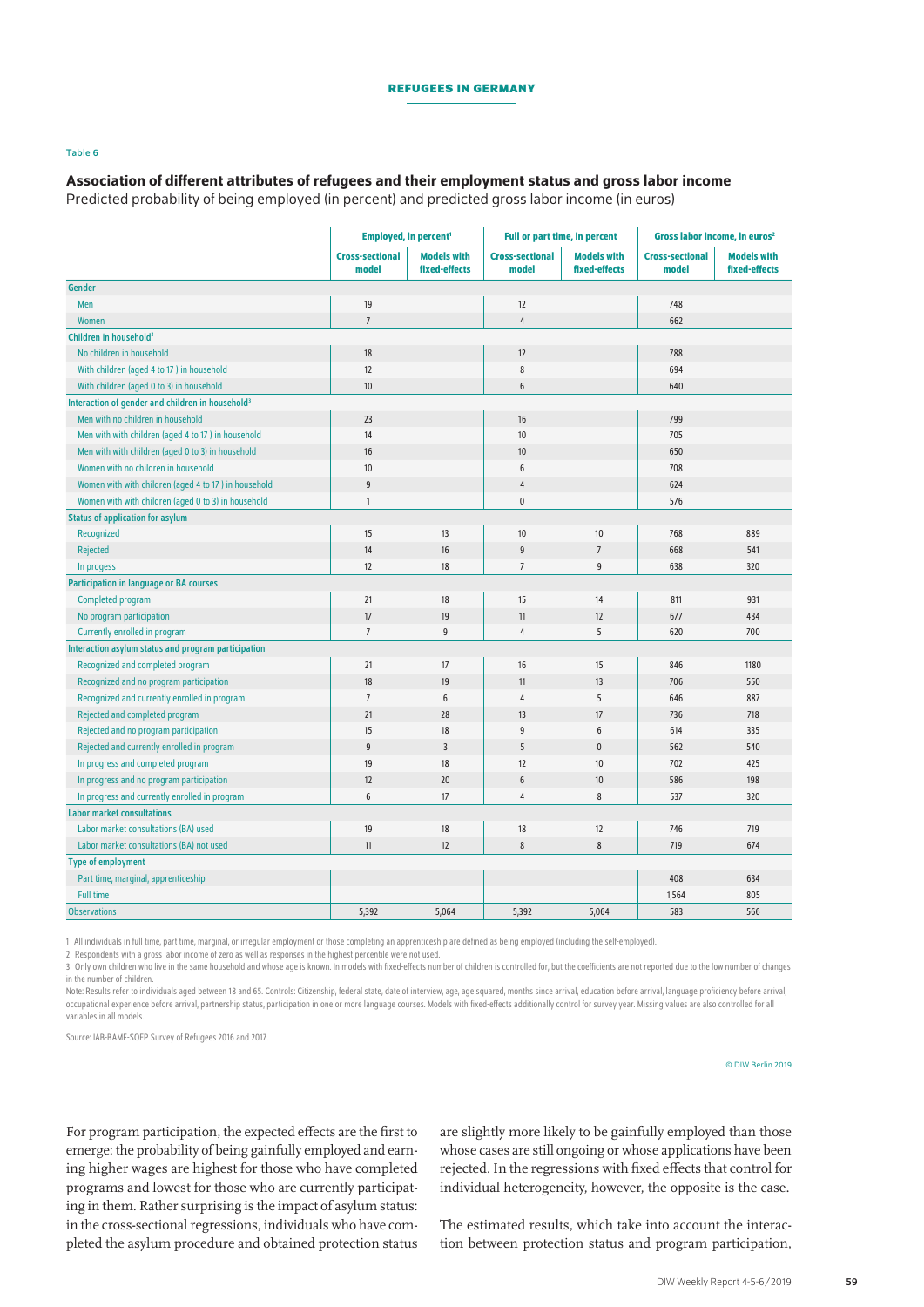provide more detailed information: refugees with protection status who have completed a program are about similarly likely to be employed as those with rejected asylum applications who completed a program. However, the wages of those whose asylum applications were rejected are significantly less than those of refugees with protection status.

These results indicate that refugees whose asylum applications were rejected and who try to integrate themselves as quickly as possible into the labor market are more likely to take up mini-jobs and low paid jobs in particular. On the other hand, refugees with protection status seem to spend more time looking for work themselves or with the help of employment agencies, but it is then better paid and probably more in line with their qualifications.

Finally, cross-sectional regressions and regressions with fixed effects show that the use of the BA's advisory and agency services is associated with an increasing probability of being gainfully employed and higher gross earnings.

### Conclusion

Since the sharp rise in forced migration to Germany in 2015, the efforts of the federal government, states, and local authorities; of educational institutions and employment services; of numerous actors in business and civil society; and not least of the refugees themselves, have concentrated on integration and participation in all areas of the labor market, education system, and society. The IAB-BAMF-SOEP Survey of Refugees enables an analysis of the impacts of these efforts.

This report shows that at the time of migrating to Germany, the conditions of the refugees were unfavorable in many respects. Although the physical health and overall health satisfaction of the refugees is good, the risk of mental illnesses is significantly higher than for the population as a whole. Refugees also show clear signs of an increased risk of post-traumatic stress disorder, especially female and older refugees. The increased risk, however, does not mean that the large majority is presently affected by such illnesses. On the contrary, the data suggest only a minority are. The health indicators used cannot replace clinical studies, but they suggest that comprehensive health care for these groups is a key challenge for the future. Systematic screening of refugees and low-threshold services will be important, for example through trained peer counselors, targeting refugees with minor problems. This can supplement the care of more difficult cases by licensed psychotherapists, since exclusive care by licensed personnel not least because of the high demands on culture- and language-specific treatment—does not seem feasible.

Only a tiny fraction of refugees already had German language skills when they came to Germany. By now, however, half of refugees have participated in an integration course. Accordingly, the share of refugees who indicate they speak German very well or well doubled from 2016 to 2017; however, it is still only one-third of refugees who have good or very good German skills. The survey also shows that there

is still a significant need for language learning measures, both overall and for specific groups, especially women with children. Another key factor for integration will be whether more advanced language programs which teach job-related vocabulary will be offered and used in the future beyond the basic integration courses.

It is true that the education level of refugees in Germany is higher than the population in the origin countries. Nevertheless, there is a considerable gap to the average population in Germany, particularly in the area of vocational, but partly also school education. With around ten percent of adult refugees enrolled in an educational institution in 2017, this share has almost doubled compared to the previous year. Still, the potential, measured by the educational aspirations of the refugees, is far from exhausted.

At the same time, labor force participation significantly increased: twenty-one percent of refugees arrived in Germany since 2013 were gainfully employed in the second half of 2017. The estimates based on the BA's process data imply further increase in this share up to 35 percent by October 2018. This trend is accelerating with the completion of integration measures, such as participation in integration courses. While around 30 percent of the refugees are working jobs for which they are formally overqualified, a quarter also work in occupations whose demands go beyond their formal qualification level. Obviously, these refugees manage to utilize their qualifications acquired on-the-job at least partially in the German labor market. The average earnings of refugee working full-time are around 55 percent of the average earnings of full-time employees in Germany.

On average, female refugee perform worse in the German labor market than male refugee. Unlike men, most women live in partnerships or with their children in the household, about half of whom are in infancy. These family constellations contribute to the disadvantage women face in education and employment. Further research is needed to identify other relevant factors.

The recognition of asylum applications is not directly linked to an increase in employment; persons whose asylum applications have been rejected or who are still waiting for a decision are as often employed as refugees with approved asylum applications. However, their significantly lower earnings suggest quick labor market entry, but in less well-paid jobs or jobs with lower skill requirements.

In all other areas examined, the survey carried out in the second half of 2017 revealed progress in integration and participation compared with the previous year: this applies to language competence development, participation in education and training, and increasing employment. Nevertheless, the findings also suggest that the opportunities for language training and integration into the education and training systems as well as the labor market—especially for women have not yet been exhausted and that appropriate health care for refugees remains a major challenge.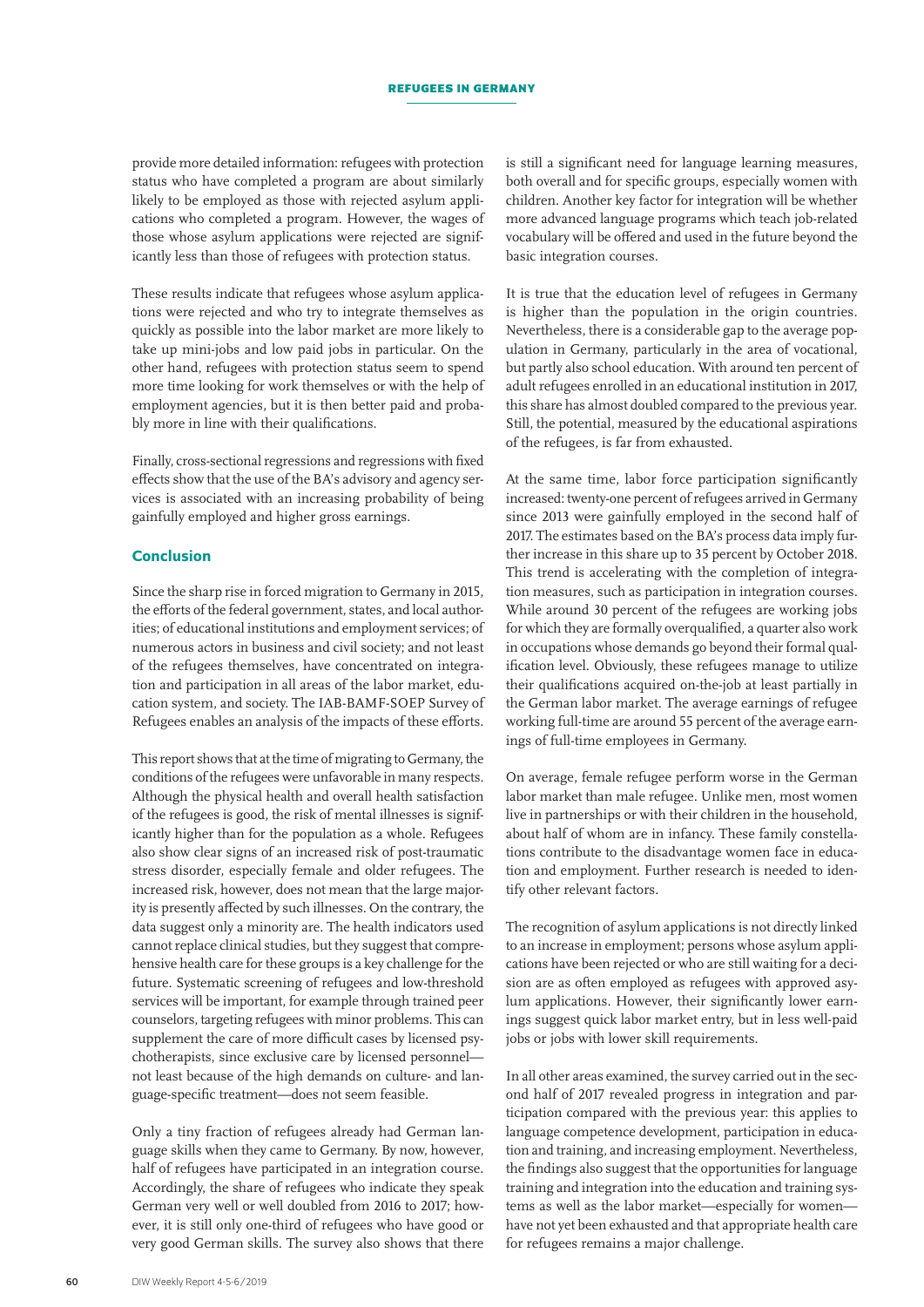Herbert Brücker is Head of Research of the Department "International Comparisons and European Integration" at IAB | [herbert.bruecker@iab.de](mailto:herbert.bruecker%40iab.de?subject=)

Johannes Croisier is a Researcher at the Research Center Migration, Integration and Asylum at the Federal Office for Migration and Refugees (BAMF) | [johannes.croisier@bamf.bund.de](mailto:johannes.croisier%40bamf.bund.de?subject=)

Yuliya Kosyakova is a Senior Researcher at the Department "International Comparisons and European Integration" at IAB | [yuliya.kosyakova@iab.de](mailto:yuliya.kosyakova%40iab.de?subject=) Hannes Kröger is a Research Associate at the Socio-Economic Panel (SOEP) at DIW Berlin | [hkroeger@diw.de](mailto:hkroeger%40diw.de?subject=)

**Giuseppe Pietrantuono** is a Researcher at the Research Center Migration, Integration and Asylum at the Federal Office for Migration and Refugees (BAMF) | [giuseppe.pietrantuono@bamf.bund.de](mailto:giuseppe.pietrantuono%40bamf.bund.de?subject=)

Nina Rother is Head of Research at the Research Center Migration, Integration and Asylum at the Federal Office for Migration and Refugee (BAMF) | [nina.](mailto:nina.rother%40bamf.bund.de?subject=) [rother@bamf.bund.de](mailto:nina.rother%40bamf.bund.de?subject=)

Jürgen Schupp is Member of the Board of the Socio-Economic Panel (SOEP) at DIW Berlin | [jschupp@diw.de](mailto:jschupp%40diw.de?subject=)

#### JEL: E24, I14, I24

Keywords: Refugees, labour market integration, language skills, health status